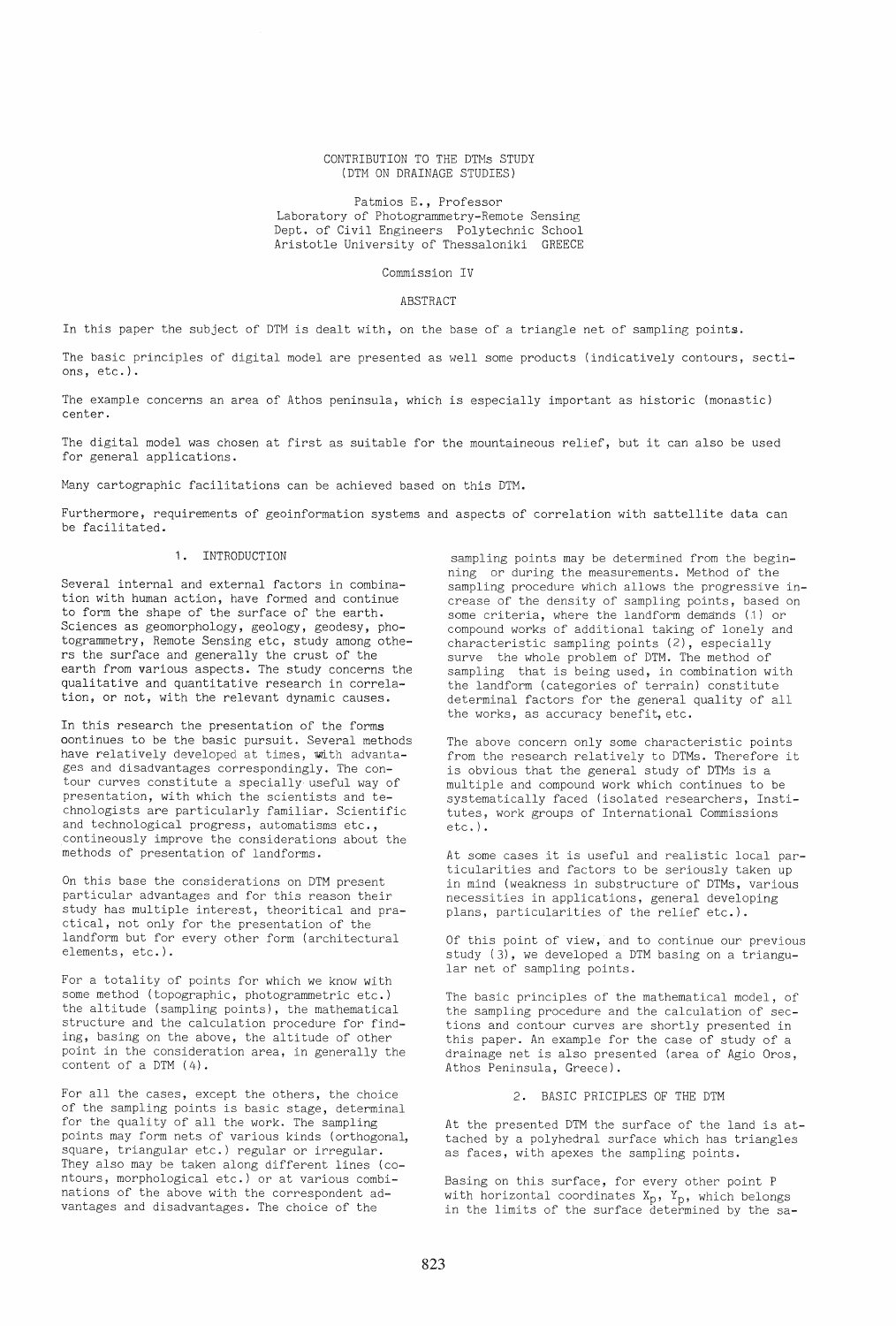mpling points, we can calculate its altitude  $Z_p$  as section of the vertical line which crosses it, with the corresponding triangle of the polyhedral surface of the model.

If  $X_i$ ,  $Y_i$ ,  $Z_i$ ,  $X_j$ ,  $Y_j$ ,  $Z_j$ ,  $X_k$ ,  $Y_k$ ,  $Z_k$  are the co-ordinates of the apexes of a ijk triangle of the polyhedral surface of the model, the equations

 $AX_i + BY_i + CZ_i - 1 = 0$  $AX_j + BY_j + CZ_{j-} 1 = 0$ 

 $AX_{k} + BY_{k} + CZ_{k} - 1 = 0$ 

describe the level of this triangle (A, B, Care the coefficients of its direction).

The altitude  $Z_p$  of a point with horizontal coordinates X<sub>p</sub>, Y<sub>p</sub> which is in the projection of the<br>triangle ijk, is given according to the above, from

 $Z_{p}$  = (1 -  $AX_{p}$  -  $BY_{p}$  ) / C

The sampling points are chosen by a suitable procedure for the most possible true presentation of the surface of the land.

From the sampling points P<sub>1</sub>, of which the coordinates  $X_{pi}$ ,  $Y_{pi}$ ,  $Z_{pi}$  are the input data of the mo- del, suitable triangles at space are formed so that they describe most truly the surface of the land.

This need leads to a procedure of seeking the most suitable connection every two projections  $\texttt{X}_{\texttt{Di}},~\texttt{Y}_{\texttt{Di}}$ of the sampling points  $P_1$  at the horizontal level XY in order to form at the level XY the most suitable triangles of which the corresponding ones at the space, satisfy the relevant demands.

This searching through in some way corresponds to the procedure in topographic planning for the drawing of the contour curves.

The connection among the points must be suitably done so that to form a homogeneous net of triangles.

The choice of the connections is of decisive importance for the general quality of the modes and it is closely connected with the sampling procedure. However, connections among points which are generally far away from each other, must not be taken, because, except others, they could omit details of the forms. Besides, the straight lines of the connections must not cut each other. Generally the length of the straight lines of the connections must be short so that to connect neighbouring points among which the considerations of linearity are closely to the reality.

Aspects as the above and others relevant to the volume of the calculating procedure, to the possibilities of memory of the computer etc. led us to search through the most suitable connections in smaller areas. These areas were thought useful to be considered as circular surfaces centered at each point. The radius of these surfaces depend on the in general distribution of sapling points. The connections of every point-center with the included points in the corresponding circular surface are searched through, on the base of the above demands.

This searching through finally gives a totality of acceptable connections among the sampling points from which the triangles of the polyhedral surface of the model are formed with suitable procedure.

The coefficients of the level of these triangles are calculated and recorded at the archive of the surface. After the creation of this archive, it is possible to find, as mentioned, the altitude of any P  $(X_p, Y_p)$  point. For this reason the triangle at which the point corresponds is searched through in the beginning. This is easier on the consideration of a grid at XY level which covers the area of the surface of the model and therefore it is possible for this to be done only for triangles which are completely or partly included at every cell on the grid. The density of the grid must be in connection with the density of sampling points. Generally, a thick grid limits the number of triangles in which the searching through will be done, but it, of course, increases the number of the cells.

The way in which the archives have been written, the series of the relevant works in such a way that the presuppositions, that were put in combination with time saving, to be secured, were the objects of suitable calculating procedures of the constructed program.

3. BASIC PRINCIPLES OF THE SAMPLING PROCEDURE

The choice of sampling points at some regularity essentially serves automatism, releases the operator from the care of their choice and generally standardizes in a way the work. However, it is impossible to prevent from loosing characteristic points, influencing the quality of all the work.

Methods of progressive sampling or compound procedures as mentioned, are particularly useful for geomorphological aspects and for offering reliable elements for applications. However, special attention and high calculating substructure is demanded at the various parts of the procedure of these methods.

In relation to the above, the presented in this paper sampling procedure is characterised by high demands of succesive subjective choice of sampling points so that the form of the land is truly described.

From some aspects it corresponds to the procedure followed by the classic topographic works.

The stereoscopic observation of the model at first with mirror stereoscope and the possible complete conception of the relief determine the quality of all the study. This study is particularly useful to be followed by simple drawing of photointerpretation details at the airphotograph, the original or magnification, which the operator may use during the taking of sampling points at the instrument.

The scale of airphotographs, the scale of the produced map and the density of points that are suggested by the scale of map and the category of terrain, must be considered in connection in order to form an opinion about the density of sampling points.

Characteristic alignment elements are useful to be thought of, during the choice of sampling points, because the taking of sampling points may be considered intentional along them. These alignment elements may also help the choice and the definition of smaller areas in which the sampling work is indicated to be gradually done. They may vary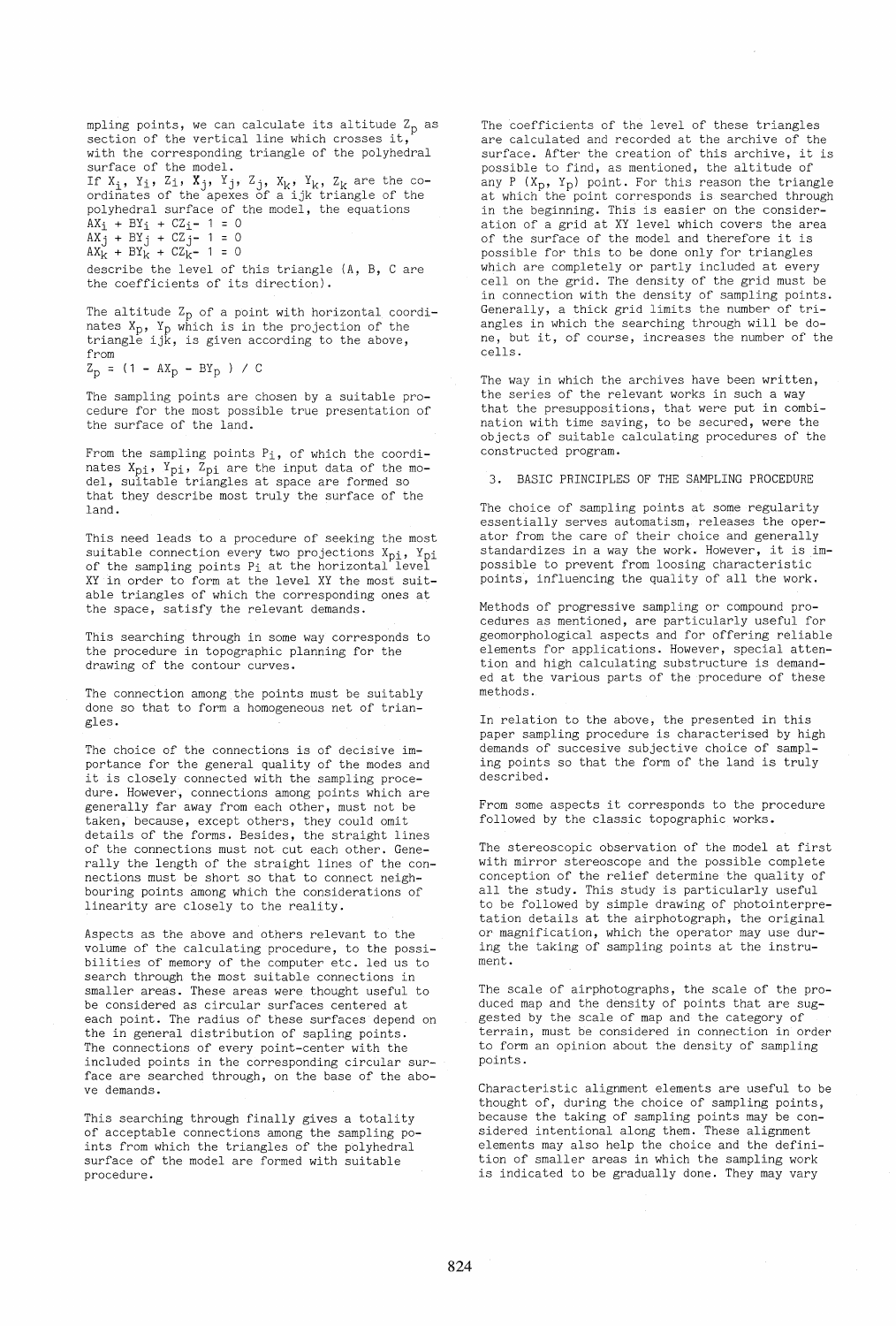as for example mountain ridges and axis of currents for the case of hydrographic net, information for road construction etc. These can be taken from the alignment which is almost always desirable at photogrammetric practice or they may be drawn especially for this reason.

# 4. CALCULATION OF SECTIONS AND CONTOUR CURVES

The calculation of the sections is based on the calculation of the altitudes of lonely points. We can be interested in a section along specific points or along a straight line every determined step. At both the cases, from an archive of form code X, Y we end in an archive code S, Z where S is the distance from the beginning along the section and Z is the altitude.

The calculation of contours concerns in the beginning the search of triangles of the polyhedral surface which are cut by the horizontal level, the correspondent to the altitude of the contour. During the calculation procedure in the beginning, we search for every triangle if it is cut by the horizontal level which corresponds to every contour, and in this case we search on its sides for points of altitude corresponding to the one of the contour and we determine the straight line that comes from these points. The archive of the straight lines that appears is not classified because the triangles are taken from the archive of the surface in series. Suitable algorithm, which allows the classification of the straight lines, has been developed. This allows among others the contineous drawing of the contour. At the same time, a smoothing of the contour, which has in the beginning a polygonal form because of the way of its formation, is achieved. The smoothing can be at first achieved by several techniques. In this paper polynomial of second grade was used for smoothing.

### 5. EXAMPLE

All that was mentioned in this paper were applied at the study of a drainage net. The study was done based on airphotographs of scale 1:30,000 (The photogrammetric works were done with Topocart lena) .

Contours (Fig. 3) and sections (Fig. 4,5) were the products. A usual photogrammetric restitution of the area (details of alignment, contours) was considered intentional (Fig. 1).

#### 6. CONCLUSIONS

The subjective factor is very important at all the procedure of the choice of sampling points. This, of course, is followed by the weakness which is presented by this consideration in connection with sampling on some density or other procedures. However, aspects as the mentioned ones relatively to the sampling procedure, cover at great extent the weakness that inevitably exist because of the nature of the sampling procedure.

Several methods are developed to control the accuracy of DTMs. Sampling methods and geomorphological considerations are basic factors which determine the accuracy. Besides, the scale and the use of DTM are realistic considerations, which determine the grade at which the DTM may be acceptable. In this paper which is a first presentation of the DTM, a systematic control of the accuracy was not done. A qualitative evaluation of it may be considered to come from the comparative consideration of the form of the contours, resulting from DTM and from the photogrammetric restitution. This comparison may be satisfactory in the beginning.

The application of the presented DTM was done on base of airphotographs of relatively small scale of a small area in order to have a first idea of its possibilities and its restrictions. However, its further use, for example from a Service (various instruments-operators, large number of models, several applications) could offer valuable conclusions for its practical use.

The structure of the developed DTM makes it suitable for general use (different landforms and applications). However, a particular facing, mainly at the stage of sampling, which will be indicated by the kind of the application (e.g geomorphologicalhydraulic subjects, road construction etc.), could be specially useful for the quality of all the work.

Especially concerning the study of the drainage net we have to remark that it is particularly important as landform because all that happens in a drainage basin (erosion, landslide, floods etc.) decisivelymultiply influence the whole area (inhabited areas, coasts etc.). In Greece, because of its characteristic relief, a multiple study of the drainage net is particularly useful and necessary in order to have a successive and complete geo-information system and further more for the successive application and exploitation of every developing program. The study of the parameters that are being used for geomorphological and hudraulic studies can be satisfied at great extent by the presented digital model.

We notice the possibility of taking a variety of other products beyond contours and section (perspectives, volumes etc.) which may be taken on the base of the above digital models with suitable additions to the program, according to the research that might interest. Every effort was made in order to have the whole work to the direction of timely aspects about DTM ( WG 111/3, DTM, ISPRS August 1986, Rovaniemi, Finland), relatively to the research of methods which better describe the forms and they present possibilities of practices and may cover large areas (Data bank on national level).

#### REFERENCES

- 1. Makarovic B., 1973, "Progressive sampling for digital terrain models" I.T.C Journal 1973-3, The Netherlands.
- 2. Makarovic B., 1979, "From Progressive to Composite Sampling for Digital Terrain Models" Geo-Processing 1 (1979), pp 145-166, The Netherlands.
- 3. Patmios E., Tsakiri-Strati M., 1982, "DEM's Studies For Information About Types of Terrain" ISPRS Com. III, Mathematical Models, Accuracv Aspects and Quality control, June 7-11; Helsinki, Finland.
- 4. Paresi C., 1982, "Modèles numériques de terrain" I.T.C The Netherlands.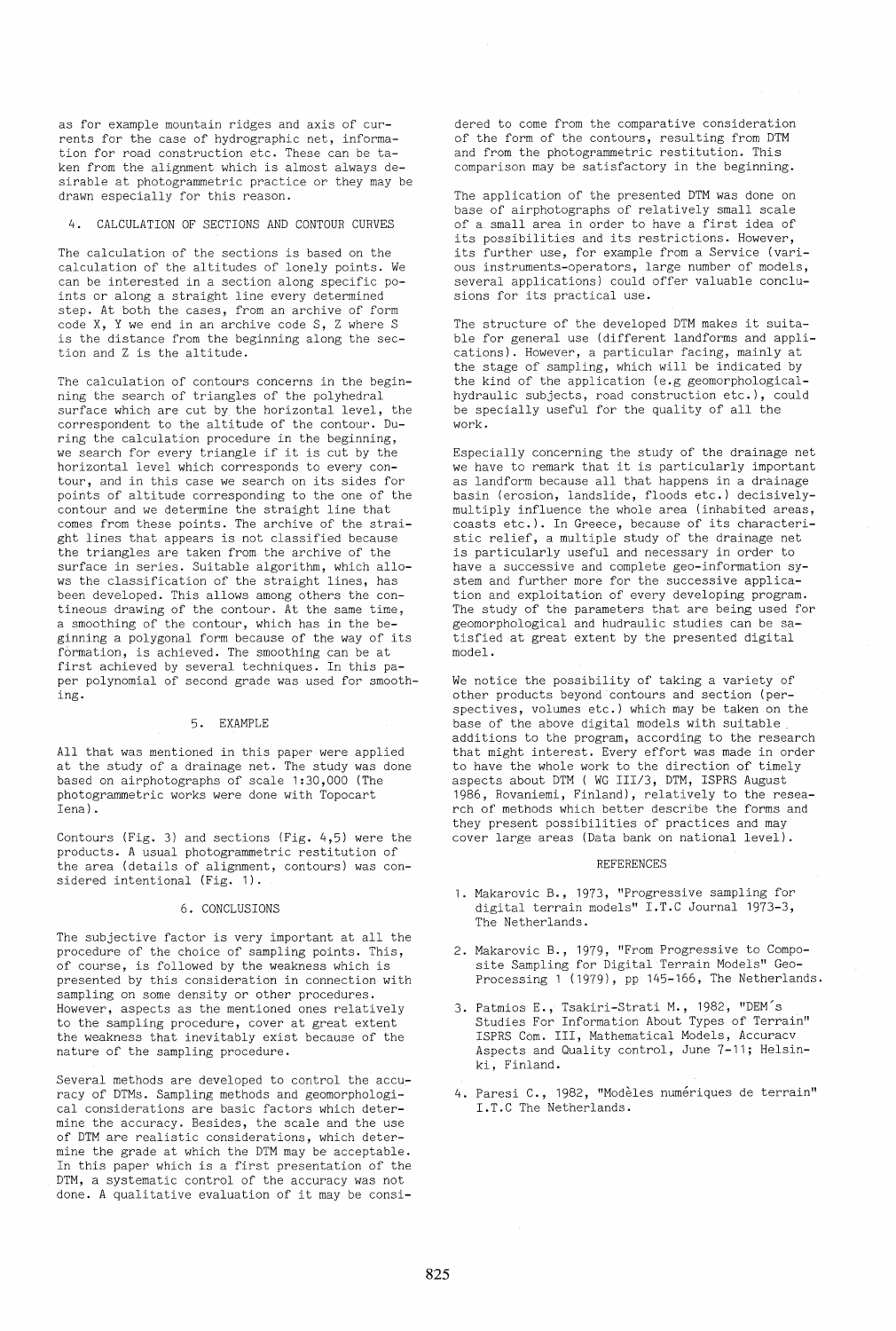

Fig. 1: Graphical photogrammetric restitution at scale 1:10,000 (reduced) from airphotographs 1:30,000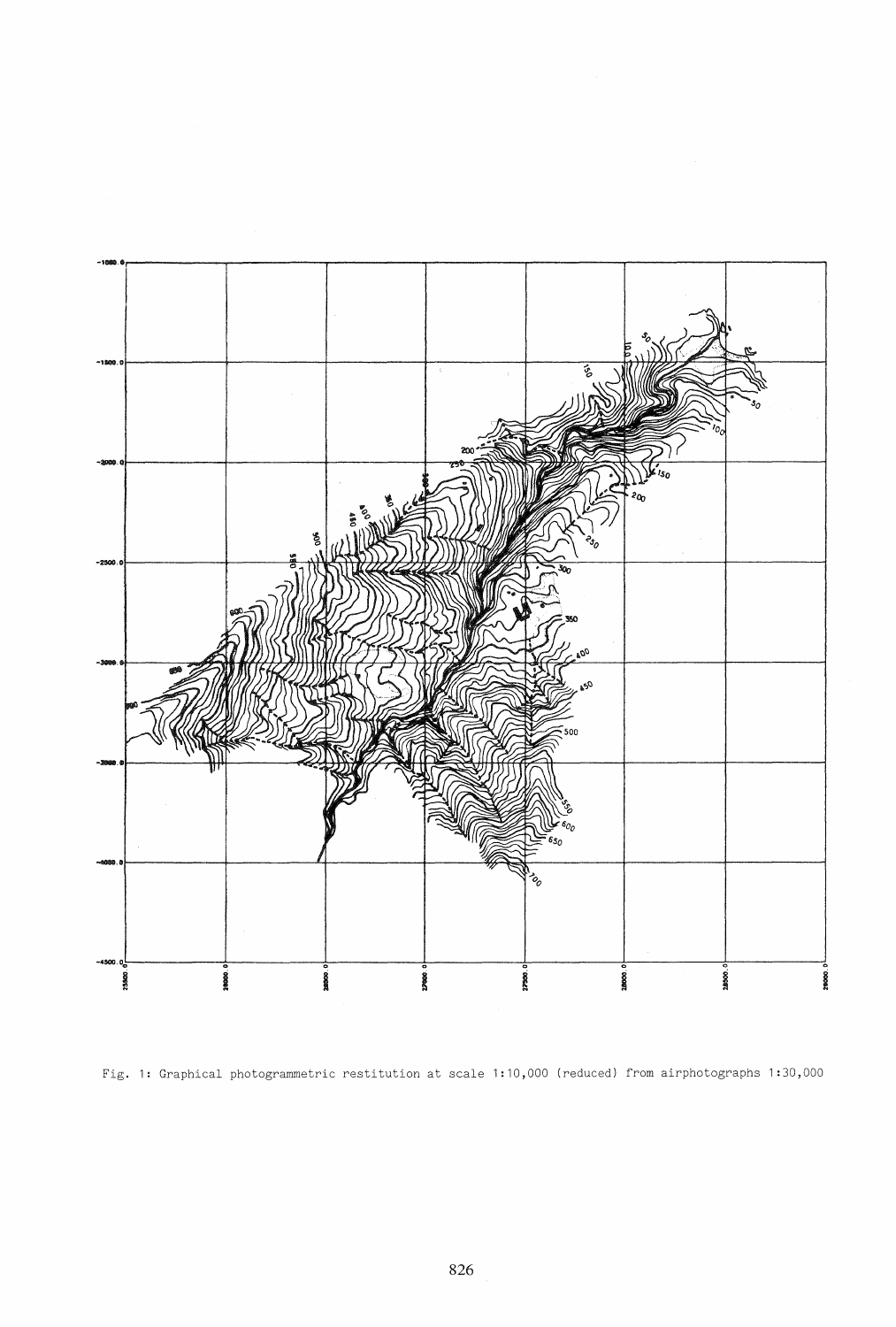

Fig. 2: The irregular triangle grid of sampling points (scale 1:10,000, reduced).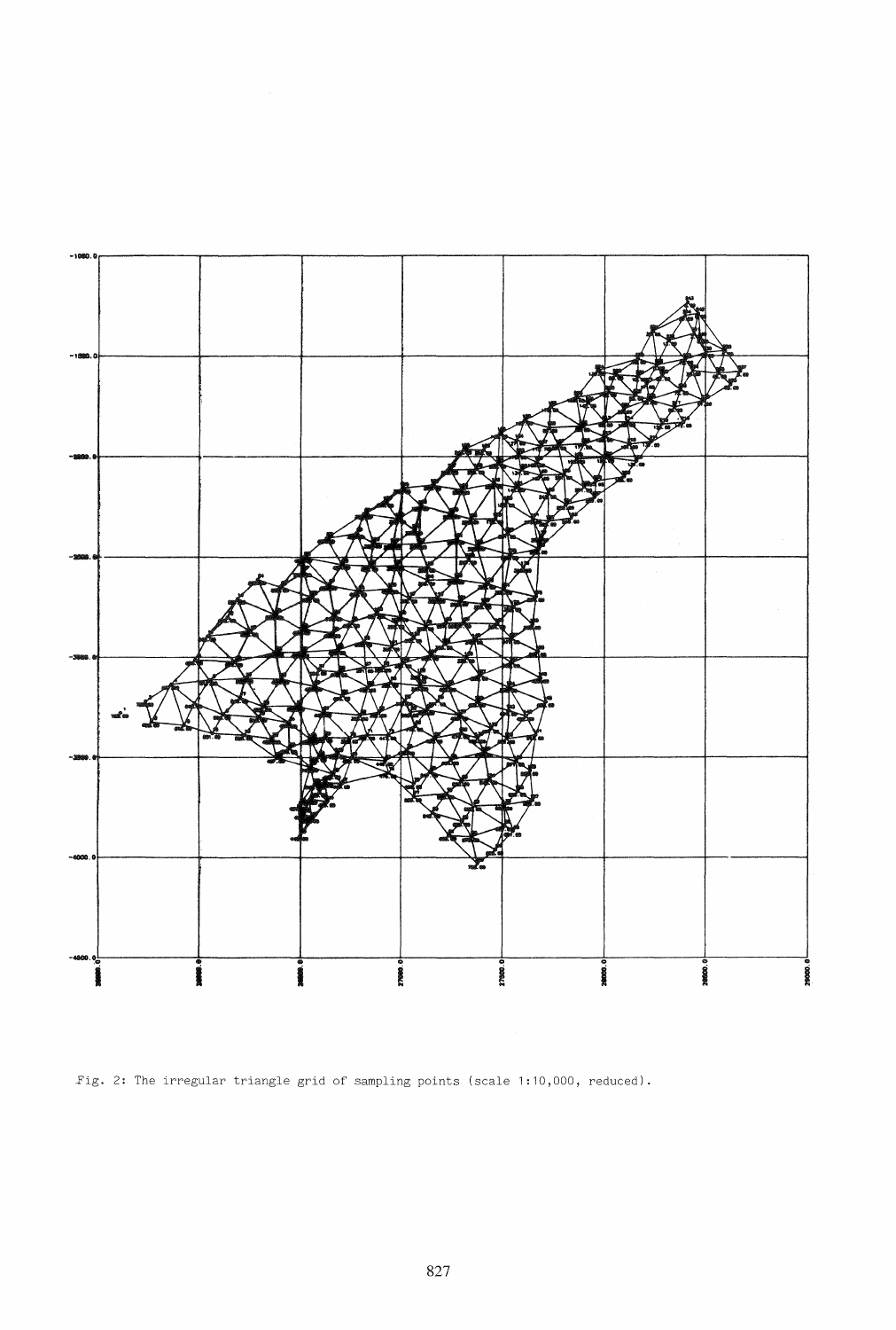

Fig. 3: Automatic drawing of contours (scale 1:10,000, reduced).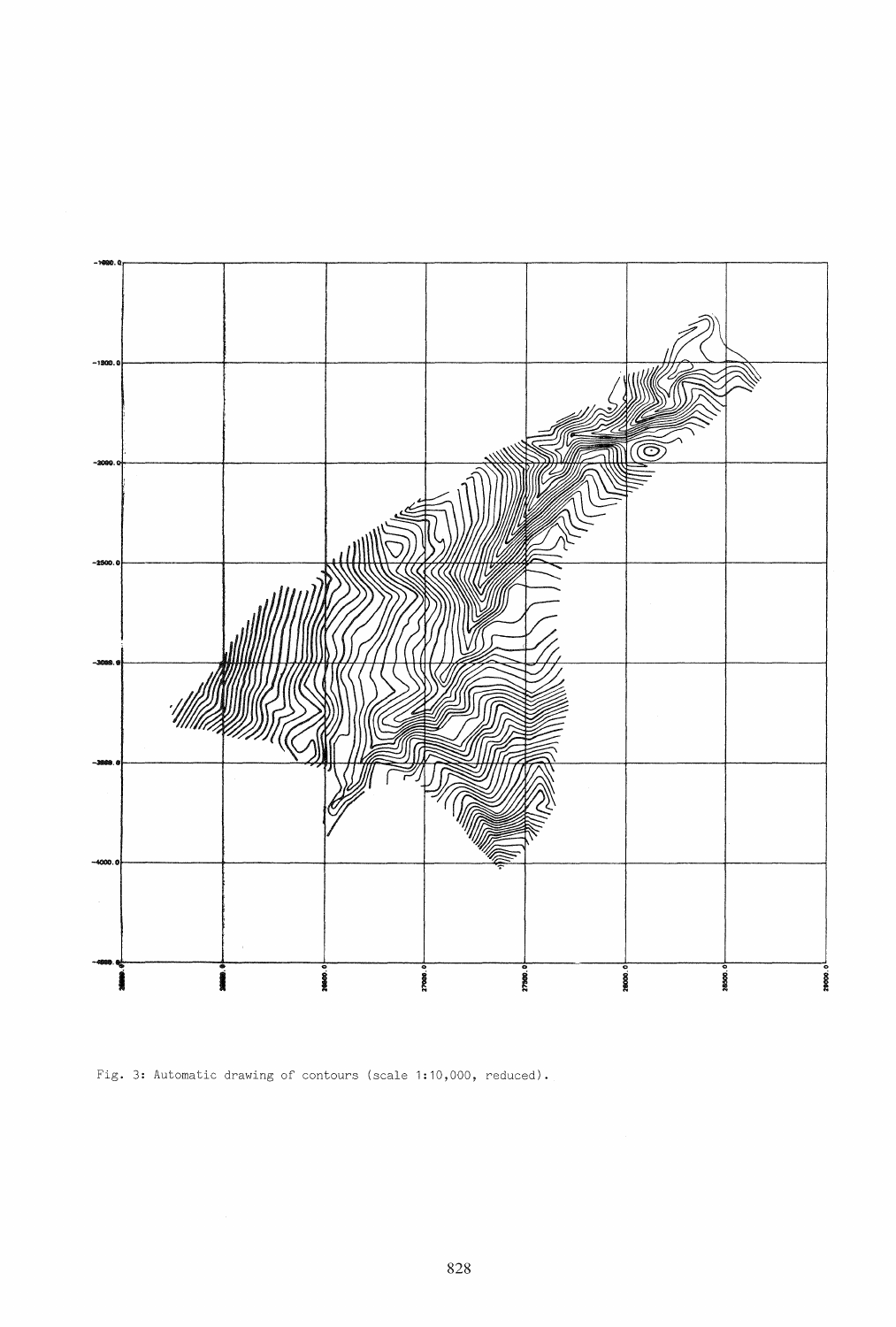

Fig. 4: The positions of the sections (AA, BB, CC, DD, EE, FF). Scale 1:10,000, recuced.